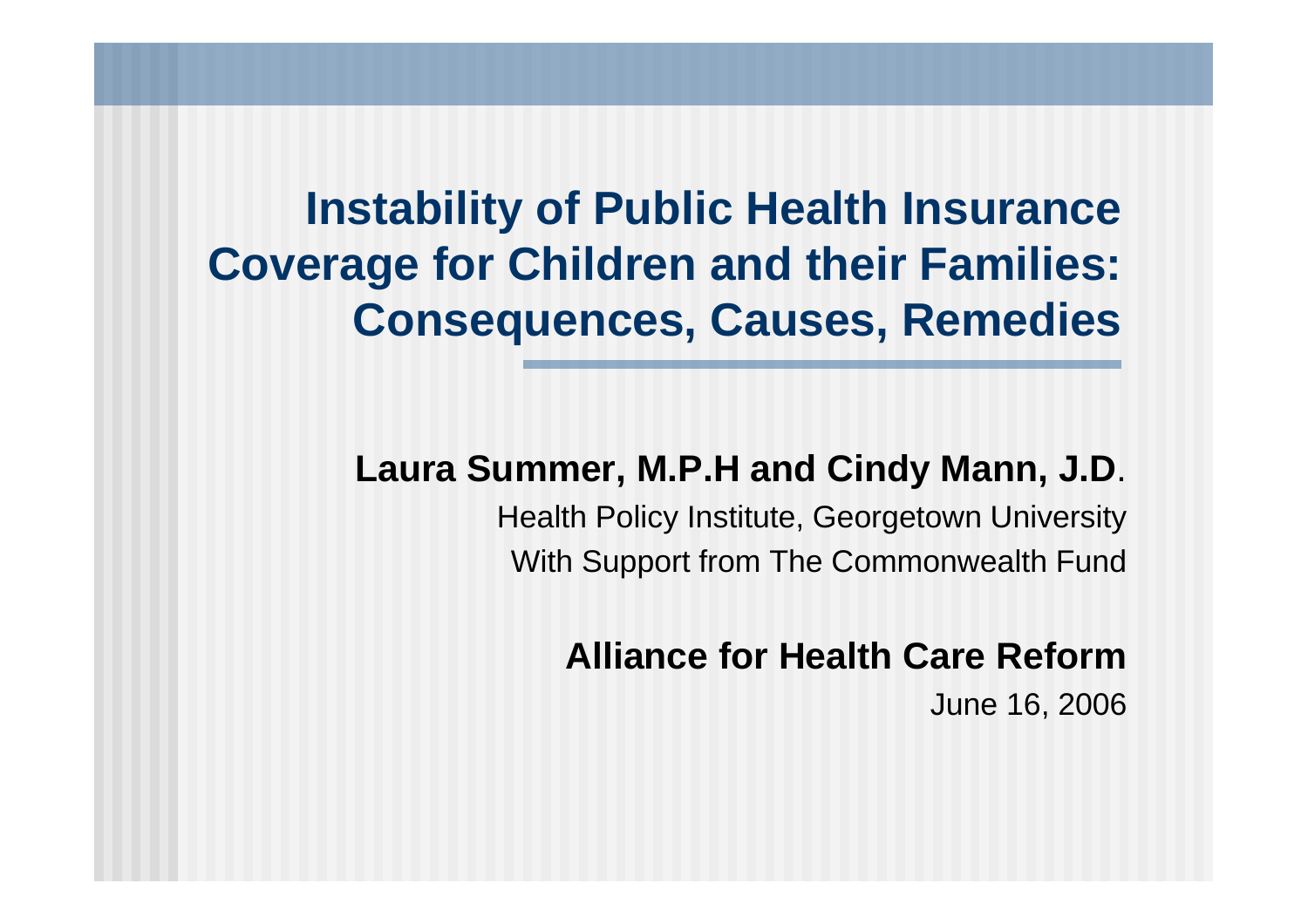# **Consequences: Increased Administrative Costs**

- **Extra paperwork, system updates,** mailings for enrollment, dis-enrollment, re-enrollment
- Need to verify enrollment, reconcile bills
- **Investments to help families retain** coverage
- **Extra burden on safety net providers**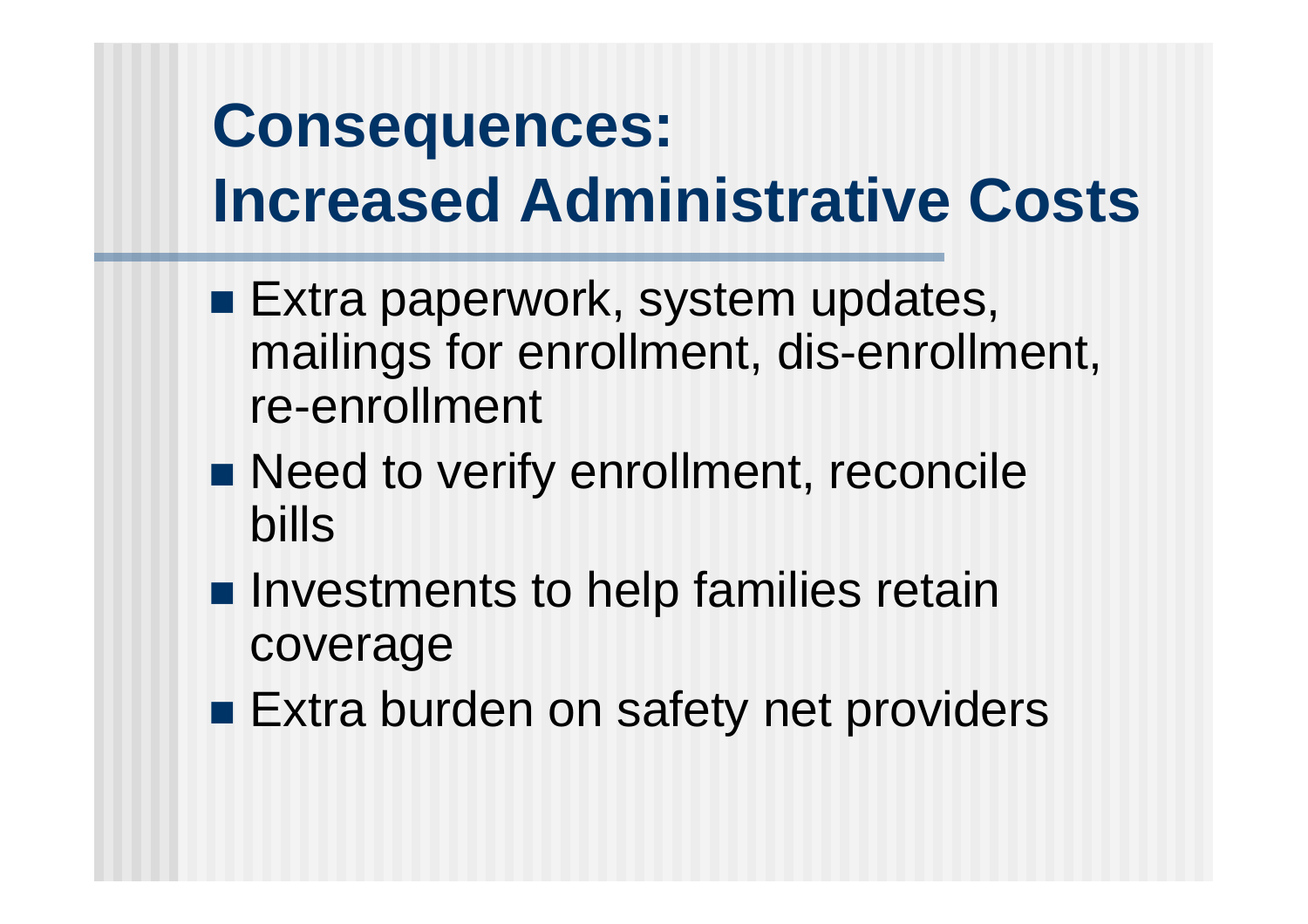# **Consequences: Difficulties Related to Health Care Delivery**

- Compromised continuity of care
- Disease management programs less effective
- More difficult to measure quality of care
- Difficulty finding specialty, preventive care
- Care provided in inappropriate settings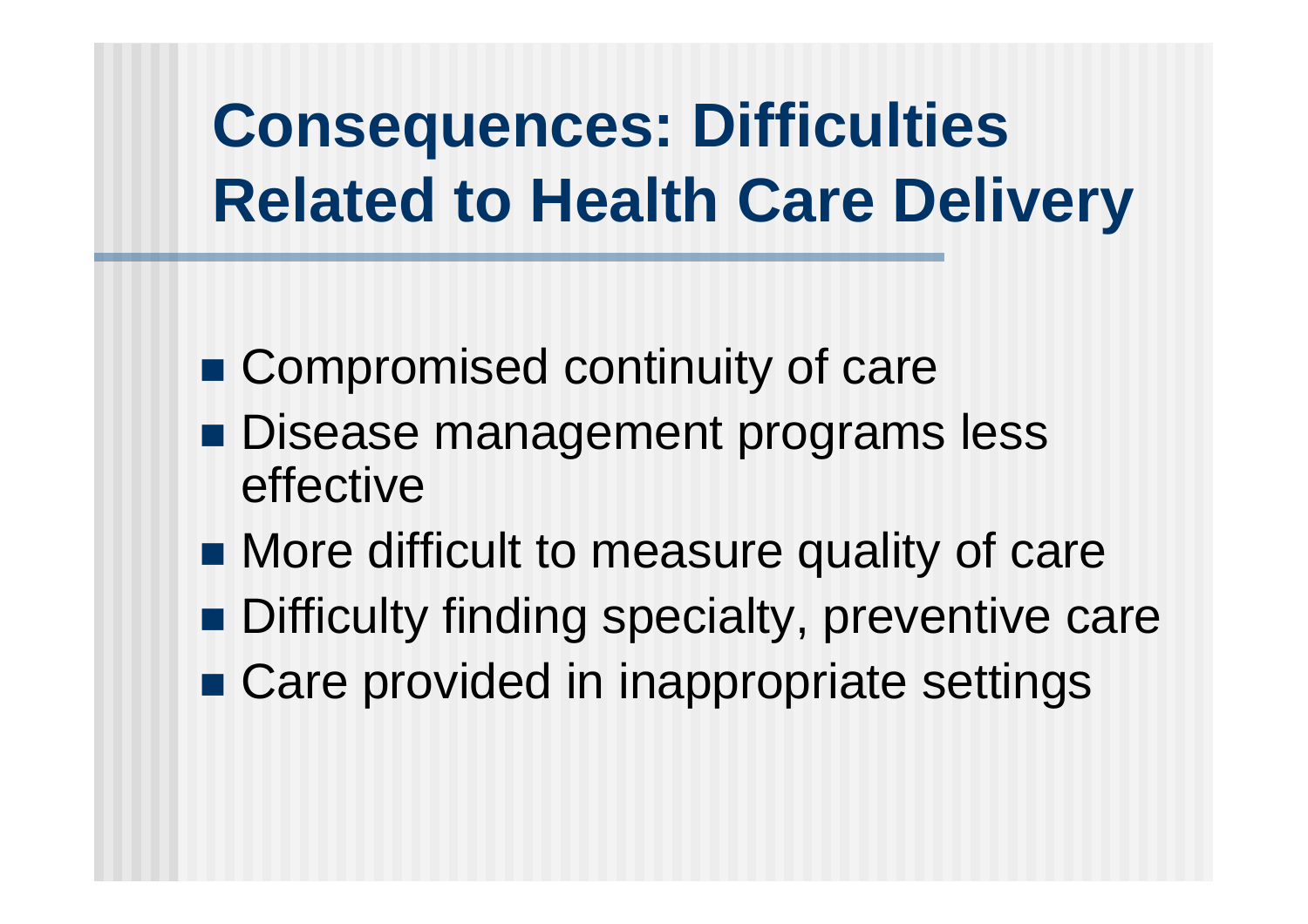## **Parent Responses on Children's Ability to Obtain Care, Affected by Continuity of Coverage in RIte Care**



Source: Griffin, J., *Do Gaps in Children's Health Coverage Make a Difference? Results of RIte Care Family Health Survey*, September 2004.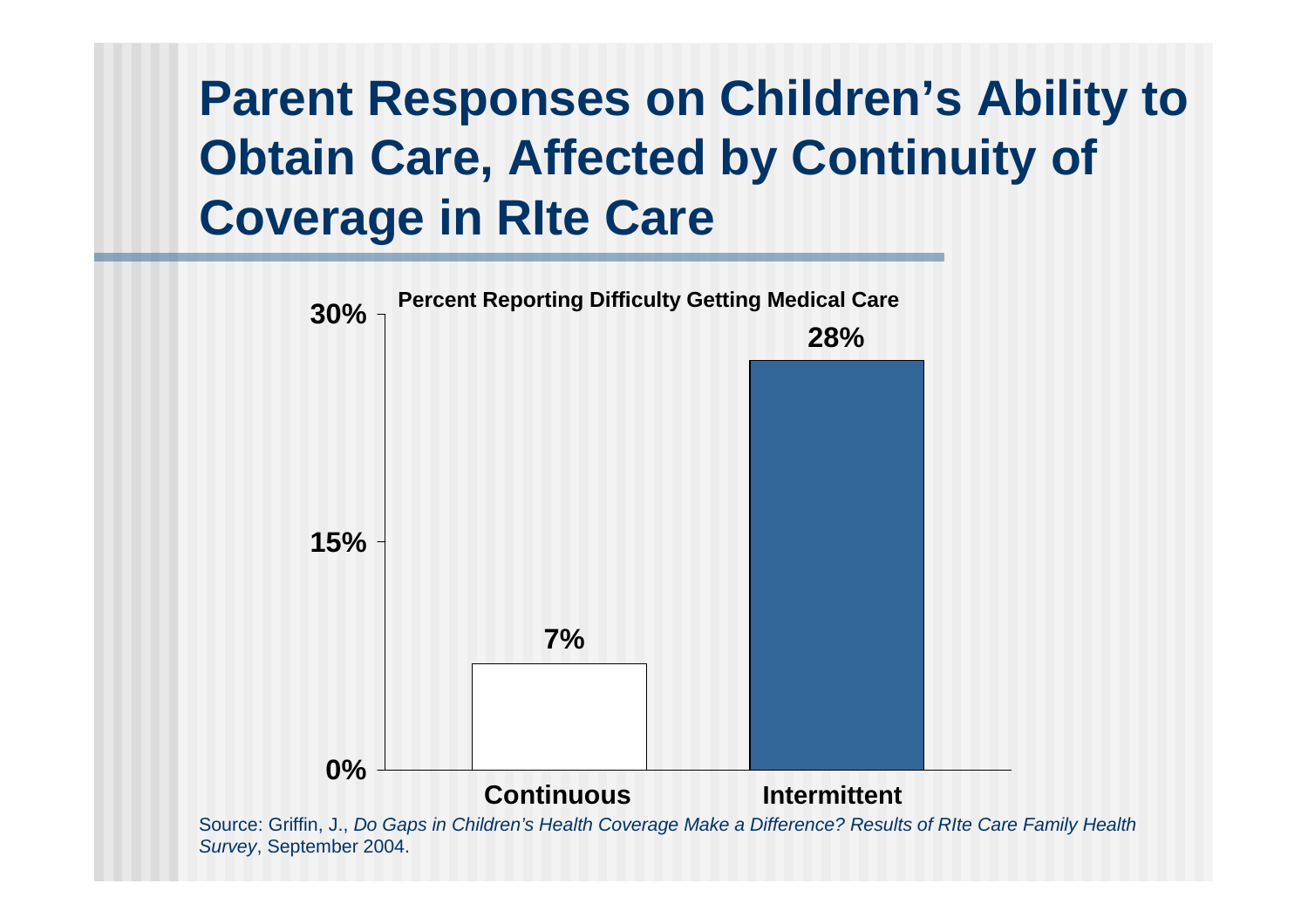

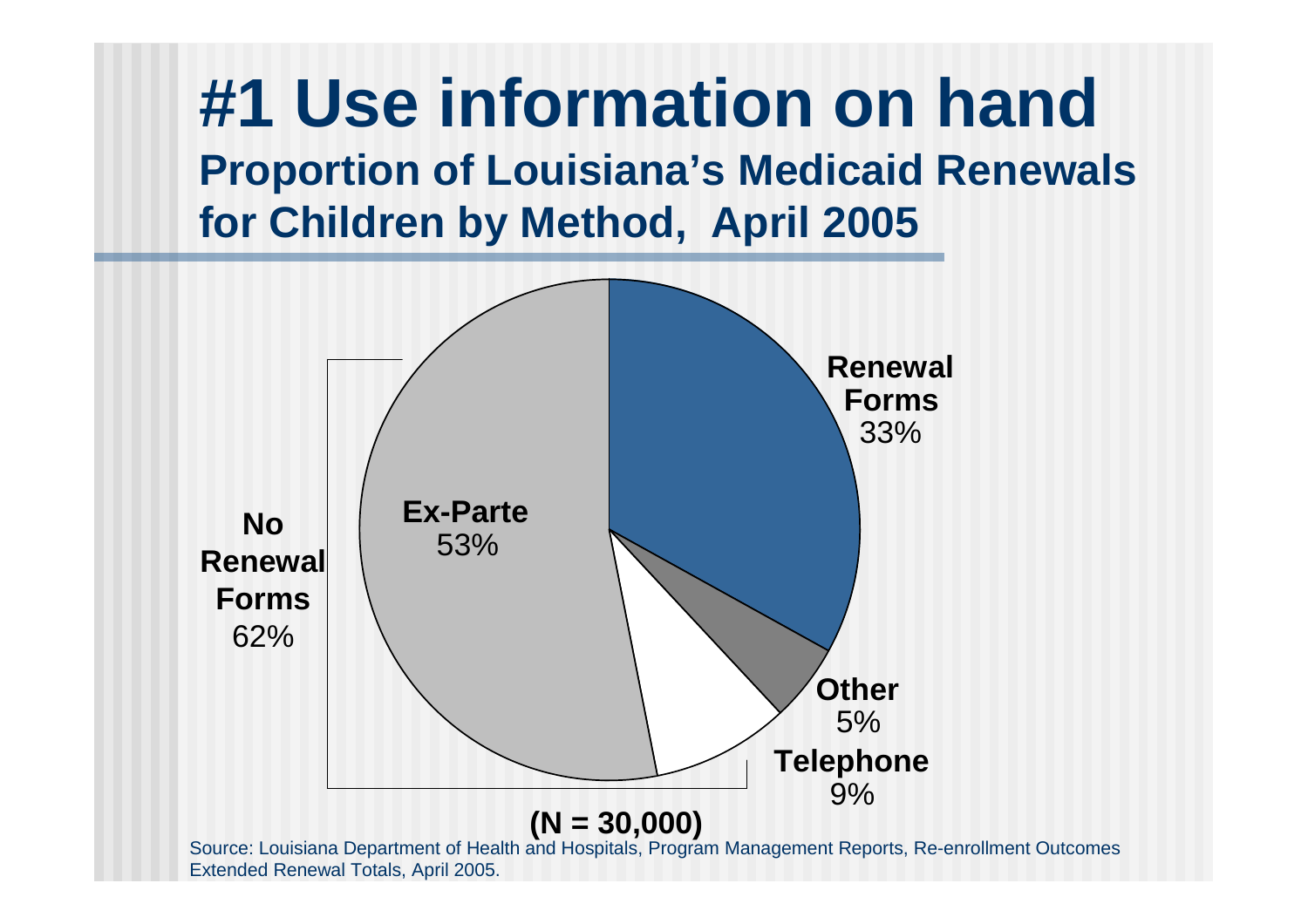#### **LaChip Renewal Outcomes for Children Before and After Renewal Simplification**



Source: Louisiana Department of Health and Hospitals, Medicaid Re-enrollment Outcome Reports, 2005.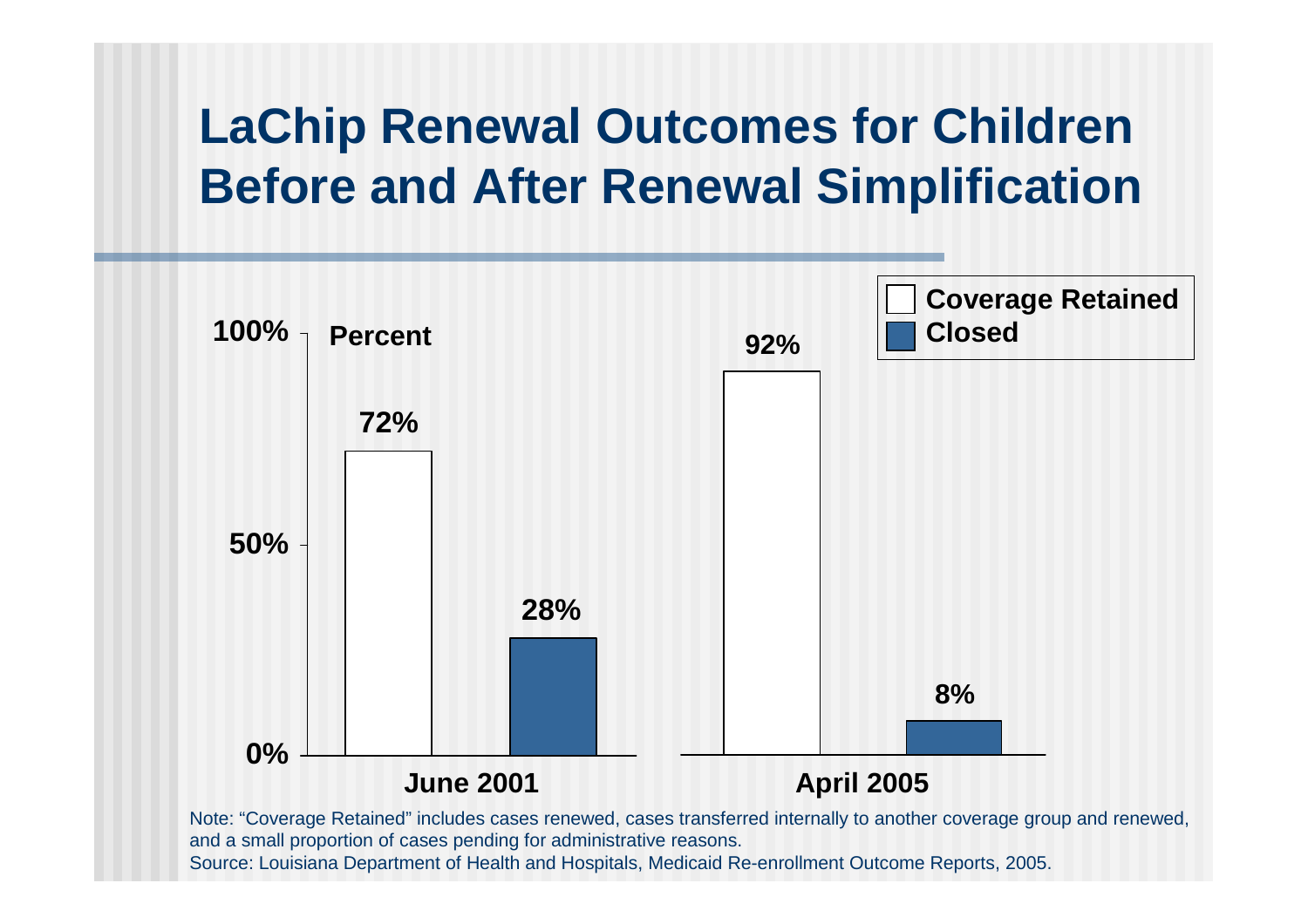### **#2 Reduce the frequency of renewals Children's Enrollment in Washington's Public Insurance Programs**

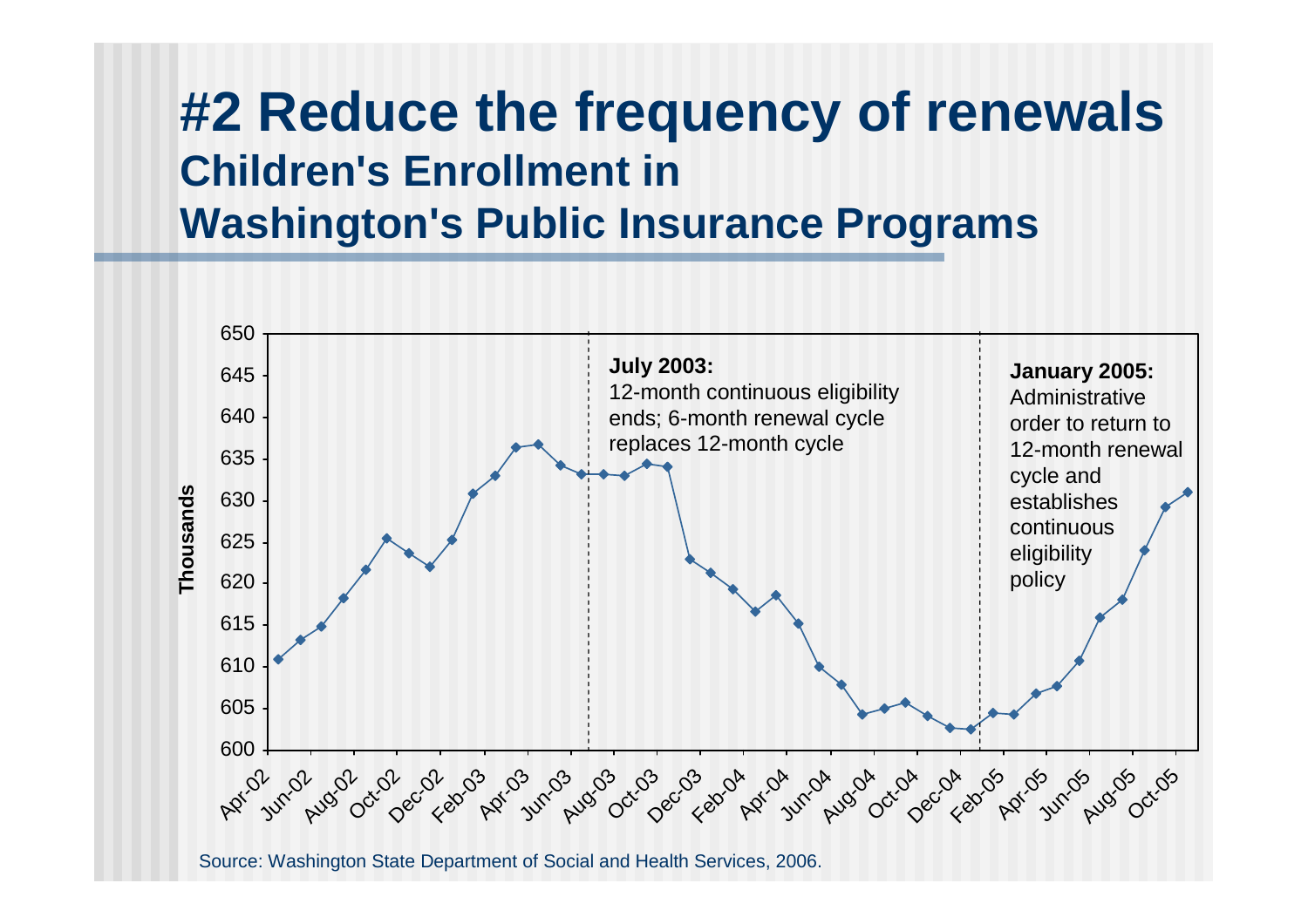## **#3: Smooth transitions across public programs**

- Medicaid and SCHIP transitions
- Transitions after changes in eligibility for cash assistance or food stamps
	- Automatic re-evaluation for other program
	- "No wrong door" policy
	- Rely on continuous eligibility policies
	- Use annual renewal period for all Medicaid enrollees regardless of eligibility path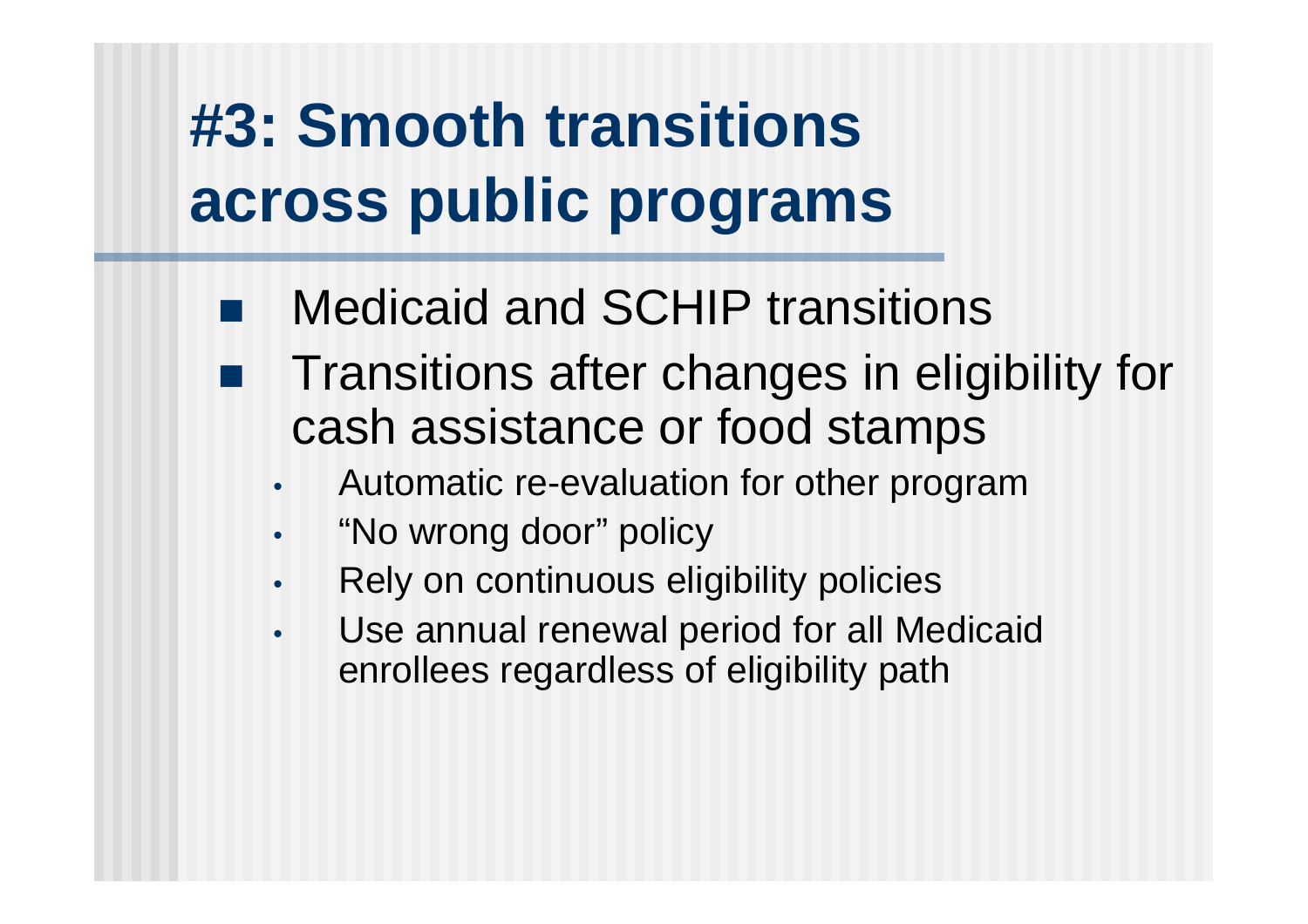